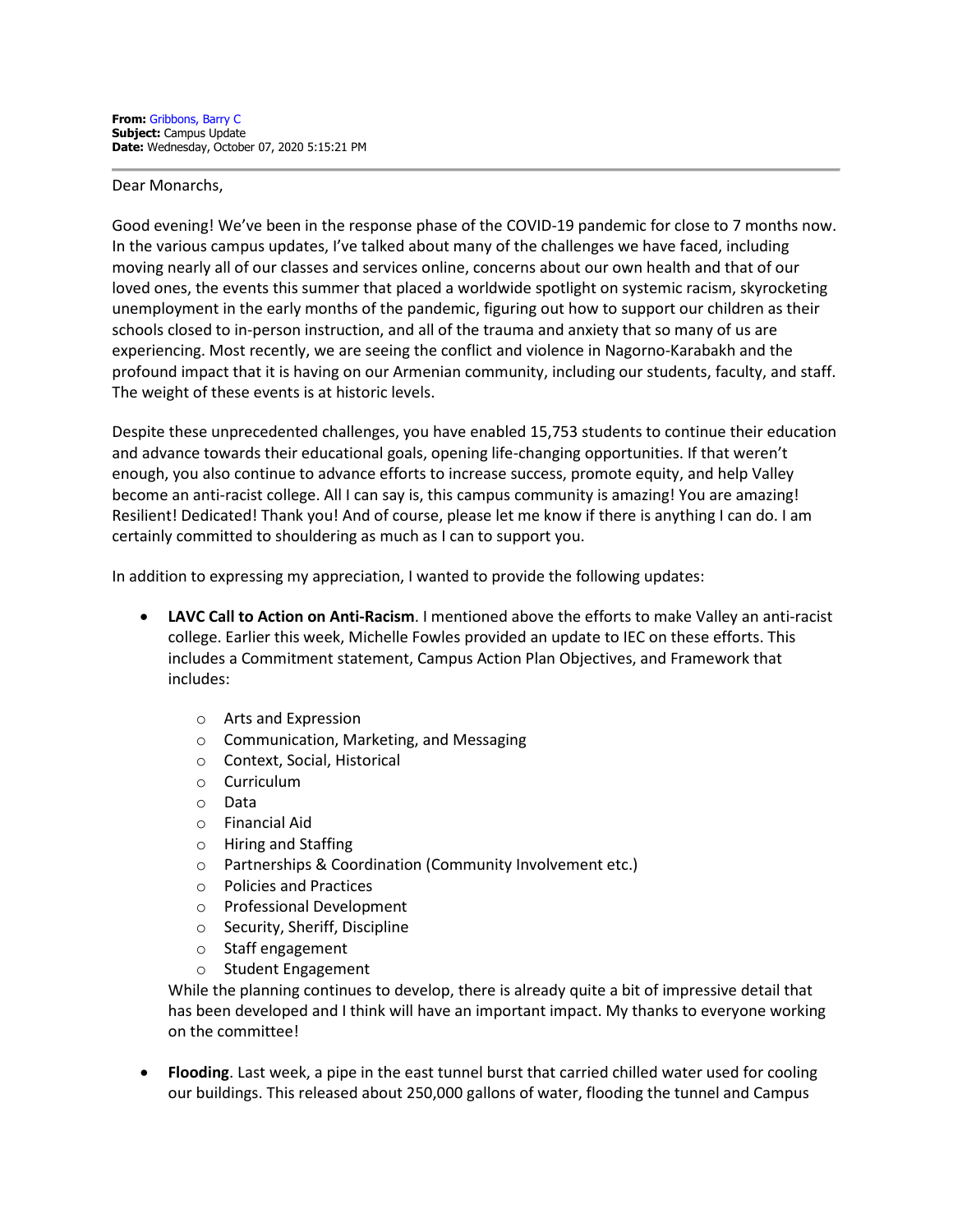Center basement, which then damaged several transformers and knocked out power to a large portion of campus. Facilities took quick action to begin pumping out the water, staying until nearly midnight the first night. They are also working to repair transformers and return power and cooling to normal operations. For those who are storing items in the Campus Center basement, Mike Lee and his folks will be reaching out to arrange a time for you to check for any water damage. Our thanks to Facilities for all of their efforts!

- **CARES Support**. We have approved and distributed additional support for our students through the CARES Act resources. This included awards for students to purchase Chromebooks or other devices. We also have funds allocated for other technology support, such as internet access and emergency grants.
- **Chromebooks**. We did receive 400 Chromebooks that are available for purchase through the Bookstore. If you know of any students who need a Chromebook, please let them know. Also, we will be receiving additional Surface Go devices and Lenovo Chromebooks sometime this month. These devices should help us continue to meet student needs for the remainder of the year.
- **Employee Recognition**. Tanya is getting our Employee Recognition committee together. This year, the committee will be expanding its focus to include more celebratory, fun events. This could include any idea dreamed up, including costume contest, decompression session, presidential dunk tank, yoga, kids' bedtime stories, parenting events, innovative ideas award, diversity award, faculty scholarly presentation, cultural celebrations, unsung heroes award. Home cooking competition, and baby pictures competition, to name just a few. Of course, in the near term, the activities will have to be online. If you are interested in helping, please email Tanya a[t sirkinta@lavc.edu.](mailto:sirkinta@lavc.edu) We would love all the help we can get to ensure that we take a few minutes to have some fun and support out community despite the pandemic.
- **Safety Measures**. For those who are on campus for the limited in-person instruction of essential workforce training, providing essential services, or working in support of remote learning, I wanted to provide some reminders:
	- o If you are sick, stay home.
	- o Per the Los Angeles County Department of Public Health Guidance, we strongly urge you to get an influenza vaccination.
	- $\circ$  Information about leave benefits related to COVID-19 can be found at the LACCD [Coronavirus Faculty and Staff Update webpage.](http://laccd.edu/About/News/Pages/Coronavirus---For-Faculty-and-Staff.aspx)
	- o Complete a symptom check online prior to coming to campus.
	- o Wear a facial covering while on campus (preferably, the LA Valley College face mask that everyone should receive soon).
	- o Maintain physical distance while on campus, remaining at least 6 feet from others, and avoid congregating, including break/lunch rooms.